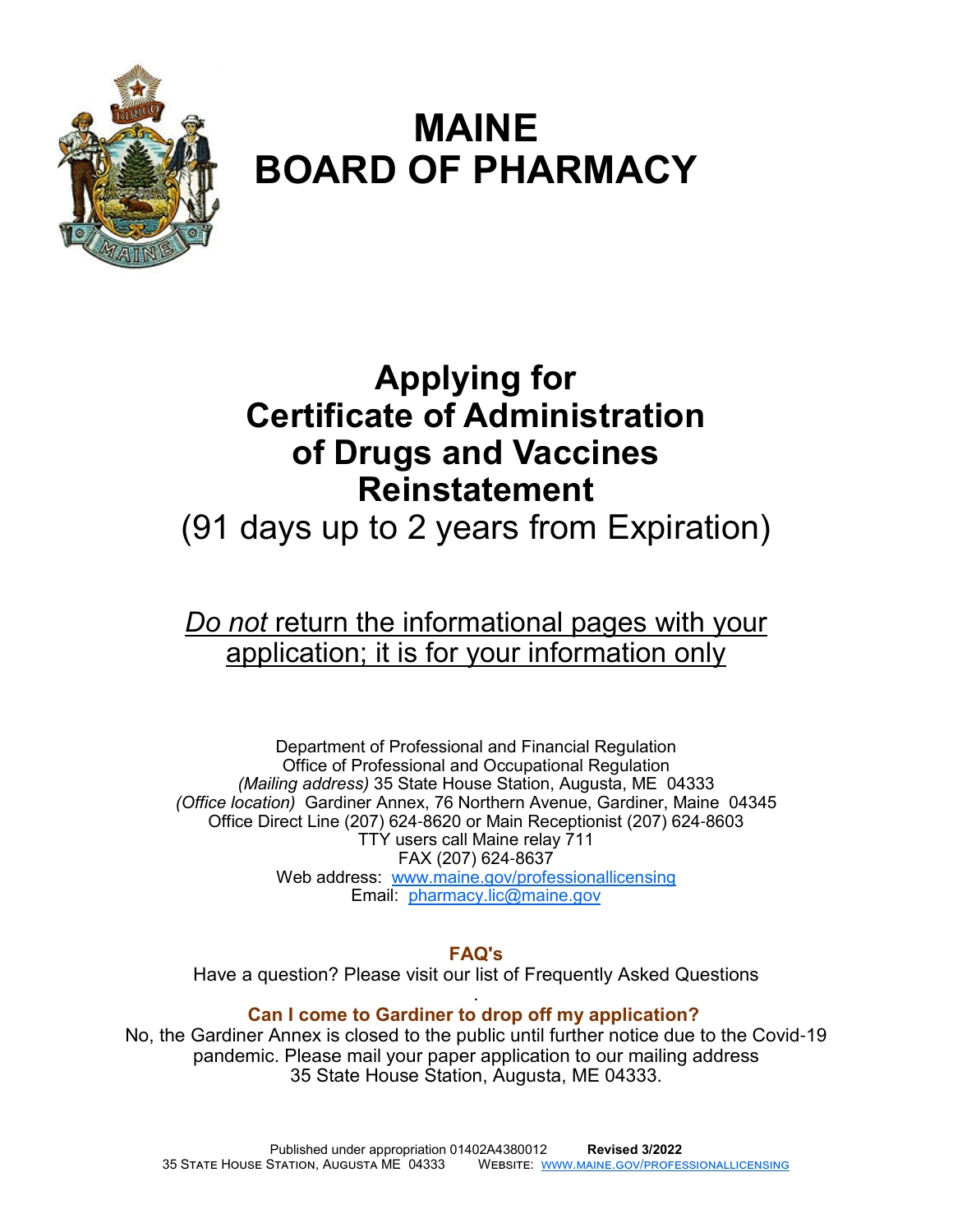# **APPLICATION INSTRUCTIONS CERTIFICATE OF ADMINISTRATION OF DRUGS AND VACCINES**

The following is a guideline to assist in your application process. It does not, however, replace the requirements outlined in the Maine Board of Pharmacy Laws and Rules. Please review them carefully for more detailed and clarifying information.

CHECKLIST:

- $\Box$  Application fully completed with required fee
- $\Box$  Copy of the 20 hour course of study or college transcript. Training must be within 3 years immediately preceding this application for a certificate of administration.
- $\Box$  Copy of the Life Support Training (CPR) is enclosed with this application

#### **PROCESSING TIME:**

Your application has a greater chance of being processed expeditiously if it is complete and all supporting documents are attached. Action on this application is posted to the web in real time. Please visit our website if you wish to monitor progress. If the status appears as Pending, this means that your application was received by this office and it is pending or under review. Once reviewed and if everything about your application is complete and complies with requirements, the license will be issued and the status will show as ACTIVE.

Please refrain from calling our office to "check" on your application as these calls only serve to slow our ability to review and process applications. Information regarding the status of applications may be found at the Office of Professional and Occupational Regulation's website www.maine.gov/professionallicensing. We appreciate your thoughtful attention to this request.

**NOTICE:** In Maine, you must be authorized to Collaborative Drug Therapy Management by virtue of additional license(s). Applications to apply for an initial licensure as Collaborative Drug Therapy Management are available online at www.maine.gov/professionallicensing

Maine Pharmacist license by: Examination, Score Transfer, or by Reciprocity/Endorsement are available online at: www.maine.gov/professionallicensing.

**IMPORTANT INFORMATION REGARDING YOUR LICENSE: The Office no longer prints licenses.** Upon issuance of your license, you will be notified by email using the email address you provide in this application from *noreply@maine.gov* that your license has been issued with your license attached to the email (a paper license will not be sent by regular mail). The email with your license will contain the access code that is required to renew your license online when the time comes. You may also update your contact information and email address using this access code, go online to www.maine.gov/professionallicensing.

Approximately sixty (60) days prior to the expiration of your license a courtesy renewal reminder will be sent to you by email. It is important that you maintain a current email on file or risk not receiving the renewal reminder. You do not need to wait for a renewal reminder to renew your license. The online renewal opens sixty (60) days prior to the license expiring and you may renew online anytime. www.maine.gov/professionallicensing.

*Your application will be considered incomplete and will be returned if this application is: incomplete, altered (including use of any white out), defaced, or compromised. Examples of an incomplete application includes, but is not limited to, unanswered questions requiring a response, lack of appropriate signature, information is illegible and required supporting documents not included.*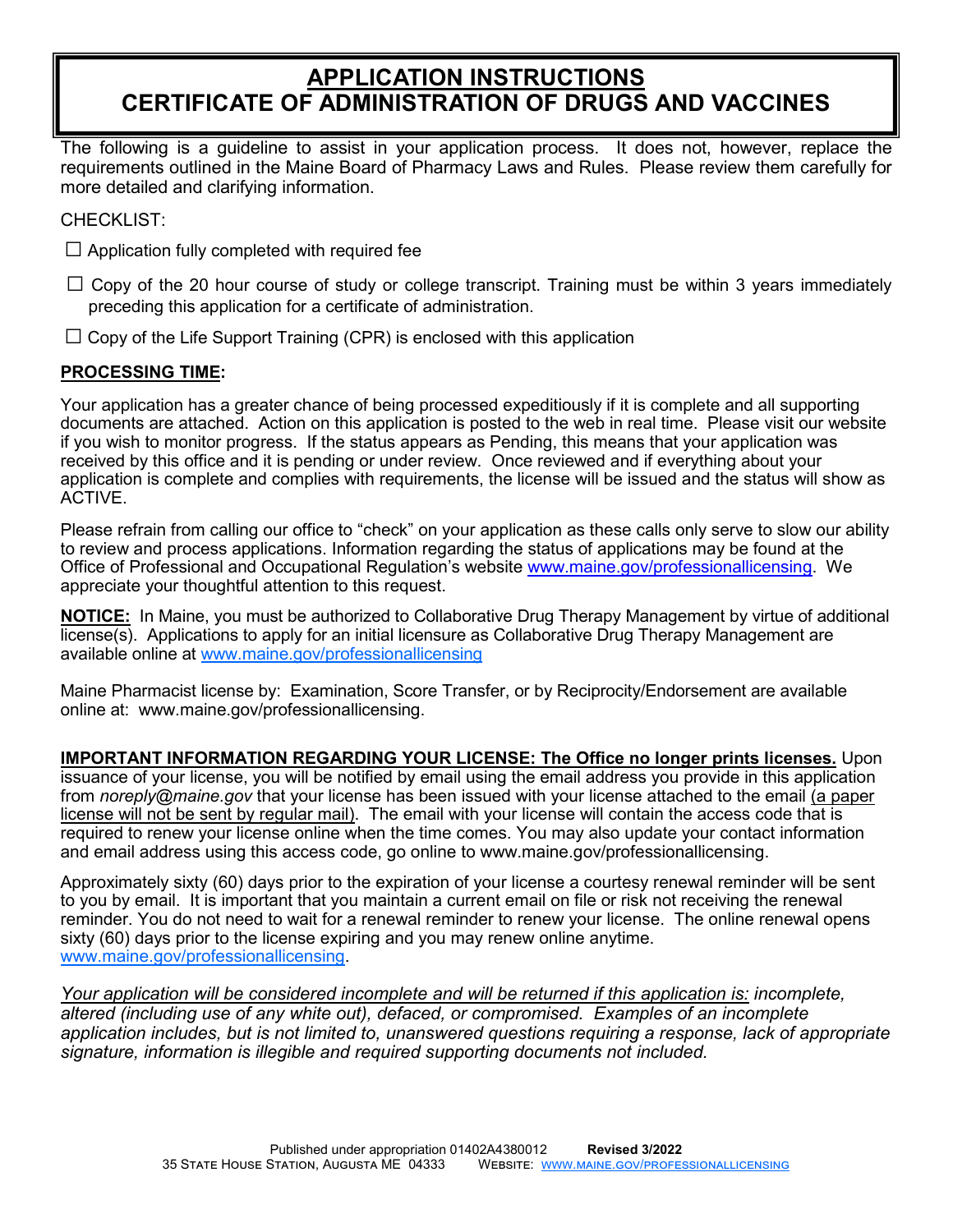

## **STATE OF MAINE DEPARTMENT OF PROFESSIONAL AND FINANCIAL REGULATION OFFICE OF PROFESSIONAL AND OCCUPATIONAL REGULATION INDIVIDUAL LICENSE APPLICATION**

| APPLICANT INFORMATION (please print)                                                                                                                                                                                                                                                                                                          |                   |              |                       |                               |                                       |
|-----------------------------------------------------------------------------------------------------------------------------------------------------------------------------------------------------------------------------------------------------------------------------------------------------------------------------------------------|-------------------|--------------|-----------------------|-------------------------------|---------------------------------------|
| <b>FULL LEGAL NAME</b>                                                                                                                                                                                                                                                                                                                        | <i>FIRST</i>      |              | <b>MIDDLE INITIAL</b> | LAST                          |                                       |
| ANY OTHER NAMES EVER USED:                                                                                                                                                                                                                                                                                                                    |                   |              |                       |                               |                                       |
|                                                                                                                                                                                                                                                                                                                                               |                   |              |                       |                               |                                       |
| <b>DATE OF BIRTH</b>                                                                                                                                                                                                                                                                                                                          | $mmI$ dd $I$ yyyy |              |                       | <b>SOCIAL SECURITY NUMBER</b> |                                       |
| <b>CONTACT ADDRESS</b>                                                                                                                                                                                                                                                                                                                        |                   |              |                       |                               |                                       |
| <b>CITY</b>                                                                                                                                                                                                                                                                                                                                   |                   | <b>STATE</b> | <b>ZIP</b>            | <b>COUNTY</b>                 |                                       |
| PHONE # (                                                                                                                                                                                                                                                                                                                                     |                   | $FAX#$ (     |                       |                               | E-MAIL (Your license will be emailed) |
| <b>BACKGROUND CHECK NOTICE:</b> Pursuant to 5 MRSA §5301 - 5303, the State of Maine is granted the authority to take into<br>consideration an applicant's criminal history record. The Office of Professional and Occupational Regulation requires a<br>criminal history records check as part of the application process for all applicants. |                   |              |                       |                               |                                       |

## MAINE BOARD OF PHARMACY

### **APPLICATION FOR REINSTATEMENT CERTIFICATE OF ADMINISTRATION OF DRUGS AND VACCINES REQUIRED FEE: \$50.00 (Non-Refundable)**

|                                                                                                                            | <b>Office Use Only:</b><br>ADV 2090 -<br>\$50 | Office Use Only:<br>Check $#$<br>Amount:<br>$\mathsf{Cash}~\#$<br>Lic. $#$<br><b>Issue Date</b> |
|----------------------------------------------------------------------------------------------------------------------------|-----------------------------------------------|-------------------------------------------------------------------------------------------------|
| <b>PAYMENT OPTIONS:</b>                                                                                                    |                                               |                                                                                                 |
| Make checks payable to "Maine State Treasurer" - If you wish to pay by credit card, fill out the following:                |                                               |                                                                                                 |
| <b>FIRST</b><br>NAME OF CARDHOLDER (please print)                                                                          | <b>MIDDLE INITIAL</b>                         | LAST                                                                                            |
| MAILING ADDRESS OF CARDHOLDER (please print)                                                                               |                                               |                                                                                                 |
| I authorize the Department of Professional and Financial Regulation, Office of Professional and Occupational Regulation to |                                               |                                                                                                 |
| charge my $\Box$ VISA $\Box$ MASTERCARD $\Box$ DISCOVER $\Box$ AMERICAN EXPRESS The following amount: \$                   |                                               |                                                                                                 |
| $\Box$ I understand that fees are non-refundable                                                                           |                                               |                                                                                                 |
| Card number:                                                                                                               | <b>Expiration Date</b> mm / yyyy              |                                                                                                 |
| <b>SIGNATURE</b>                                                                                                           | <b>DATE</b>                                   |                                                                                                 |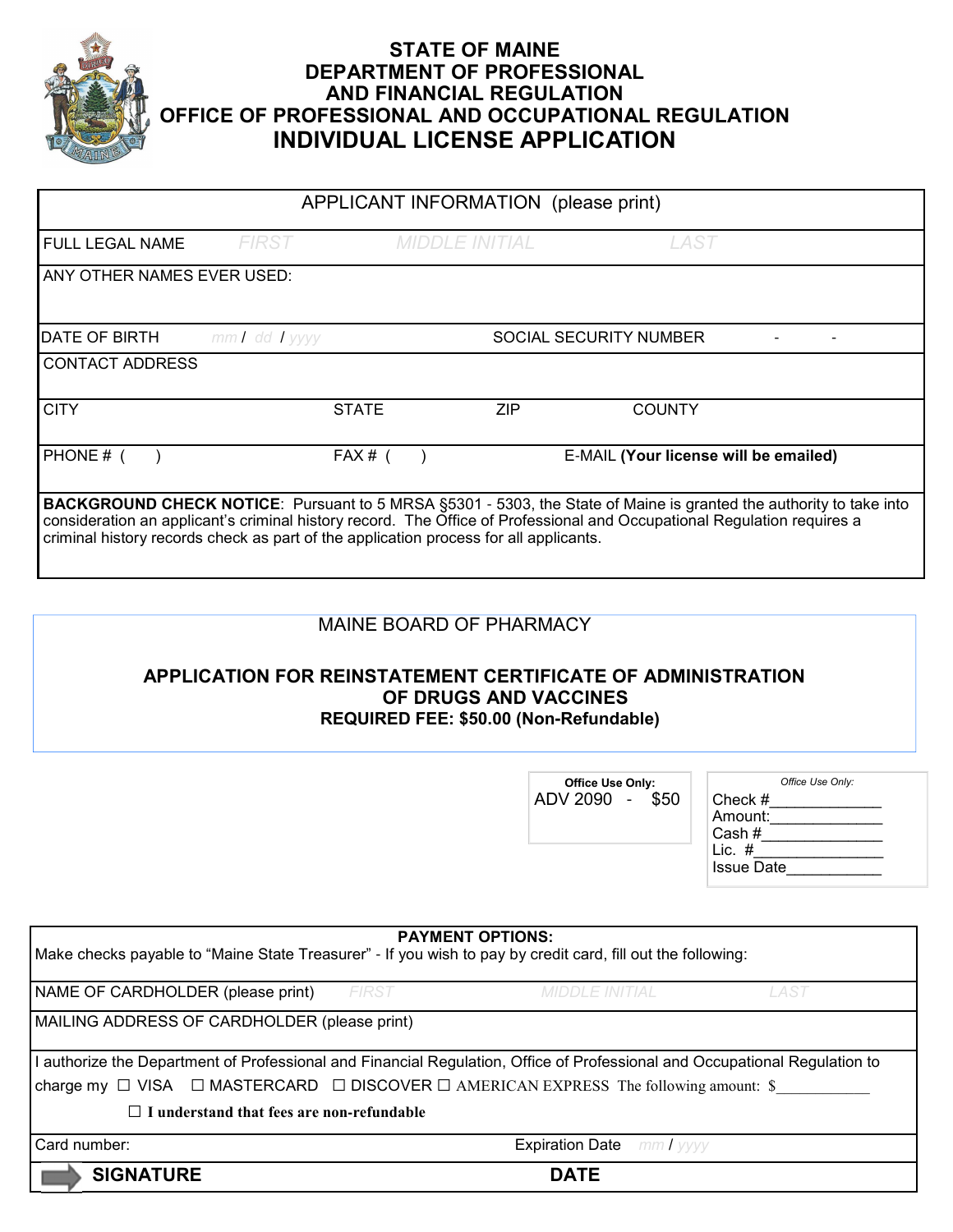### **YOU MUST COMPLETE SECTION 1 OR SECTION 2, WHICHEVER APPLIES.**

Your PharmD transcripts and evidence of having completed a 20 hour course of study **must** accompany this application; otherwise your application <u>will be deemed incomplete and returned</u> without processing. The PharmD program or the 20 hour course of study must meet the didactic & practical requirements described in 32 MRSA § 13832(4).

#### 32 MRSA § 13832(4)

**Didactic; practical course.** Satisfactorily complete a didactic and practical course approved by the board that includes the current guidelines and recommendations of the federal Department of Health and Human Services, Centers for Disease Control and Prevention, the American Council on Pharmaceutical Education or a similar health authority or professional body, and that includes, but is not limited to, disease epidemiology, indications for use of vaccines, vaccine characteristics, injection techniques, adverse reactions to vaccines, emergency response to adverse events, immunization screening, informed consent, record keeping, registries, including the immunization information system established under Title 22, section 1064, registry training and reporting mechanisms, including reporting adverse events, life support training, biohazard waste disposal and sterile techniques and related topics.

Pursuant to 32 MRSA Sub-Section 13832(3) training must have been obtained within 3 years immediately preceding this application. In addition:

• A PharmD transcript must clearly state your name and date the degree was awarded.

•The 20 hour course of study must clearly state your name, date of completion and the number of hours completed.

#### **SECTION 1: TRAINING— Complete this section IF YOU HAVE COMPLETED A 20-HOUR COURSE OF STUDY (32 MRSA §13832, section 3)**

#### **SECTION 2: TRAINING— Complete this section if applying with a PharmD degree.**

|        | Please list the name of the course, the course sponsor and date course completed.                                                                                                                                                                                                                                              |  |
|--------|--------------------------------------------------------------------------------------------------------------------------------------------------------------------------------------------------------------------------------------------------------------------------------------------------------------------------------|--|
| $\Box$ | Check here if this is an American Council on Pharmaceutical Education (ACPE) course.                                                                                                                                                                                                                                           |  |
|        |                                                                                                                                                                                                                                                                                                                                |  |
|        |                                                                                                                                                                                                                                                                                                                                |  |
| $\Box$ | Check here if this is a course sponsored or approved by the Centers for Disease Control and Prevention.                                                                                                                                                                                                                        |  |
|        |                                                                                                                                                                                                                                                                                                                                |  |
|        | Date Completed: <u>__________________________</u>                                                                                                                                                                                                                                                                              |  |
| $\Box$ | Check here if Other: - please provide a copy of the course syllabus or course content.<br>Course sponsor: <u>contract and contract and contract and contract and contract and contract and contract and contract and contract and contract and contract and contract and contract and contract and contract and contract a</u> |  |
|        | Course name: <u>contract and contract and contract and contract and contract and contract and contract of the set</u>                                                                                                                                                                                                          |  |
|        | Date Completed: and the completed:                                                                                                                                                                                                                                                                                             |  |
|        |                                                                                                                                                                                                                                                                                                                                |  |

| College of Pharmacy                                 |              |  | Date Degree Awarded Semester Immunology was taken |
|-----------------------------------------------------|--------------|--|---------------------------------------------------|
|                                                     |              |  |                                                   |
| College Contact Address<br>PO Box or Street Address |              |  |                                                   |
|                                                     |              |  |                                                   |
| City                                                | <b>State</b> |  | Zip Code                                          |
|                                                     |              |  |                                                   |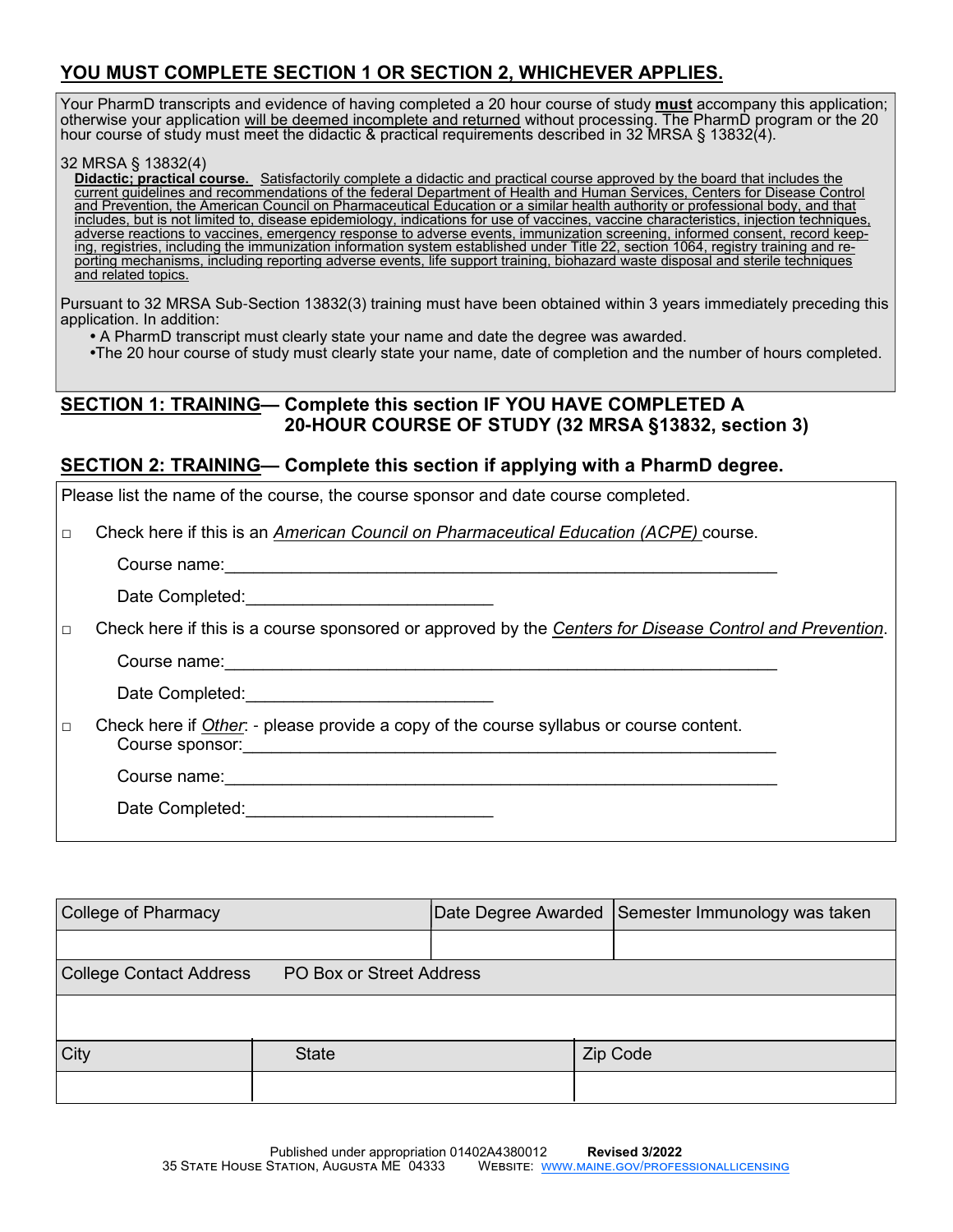| <b>SECTION 3: LIFE SUPPORT TRAINING (CPR)</b> - Evidence of completing cardiovascular life<br>support training. |                                                                                                                                                                                                                                                                                                     |  |  |
|-----------------------------------------------------------------------------------------------------------------|-----------------------------------------------------------------------------------------------------------------------------------------------------------------------------------------------------------------------------------------------------------------------------------------------------|--|--|
|                                                                                                                 | Please complete the following.                                                                                                                                                                                                                                                                      |  |  |
| □                                                                                                               | Check here if this is an American Heart Association course.<br>Course name: <u>Course and Course and Course and Course and Course and Course and Course and Course and Course and Course and Course and Course and Course and Course and Course and Course and Course and Course and Course and</u> |  |  |
|                                                                                                                 |                                                                                                                                                                                                                                                                                                     |  |  |
| $\Box$                                                                                                          | Check here if this is an <i>American Red Cross</i> course.                                                                                                                                                                                                                                          |  |  |
| $\Box$                                                                                                          | Check here if Other.                                                                                                                                                                                                                                                                                |  |  |
|                                                                                                                 |                                                                                                                                                                                                                                                                                                     |  |  |
|                                                                                                                 |                                                                                                                                                                                                                                                                                                     |  |  |

## **SECTION 4:** For Your Information on Treatment Protocol

The following is an excerpt from 32 MRS §13833: "The pharmacist shall administer drugs and vaccines in compliance with a treatment protocol established by a practitioner authorized under the laws of this State to order administration of those drugs and vaccines approved by the board. A copy of the treatment protocol must be submitted to the board…."